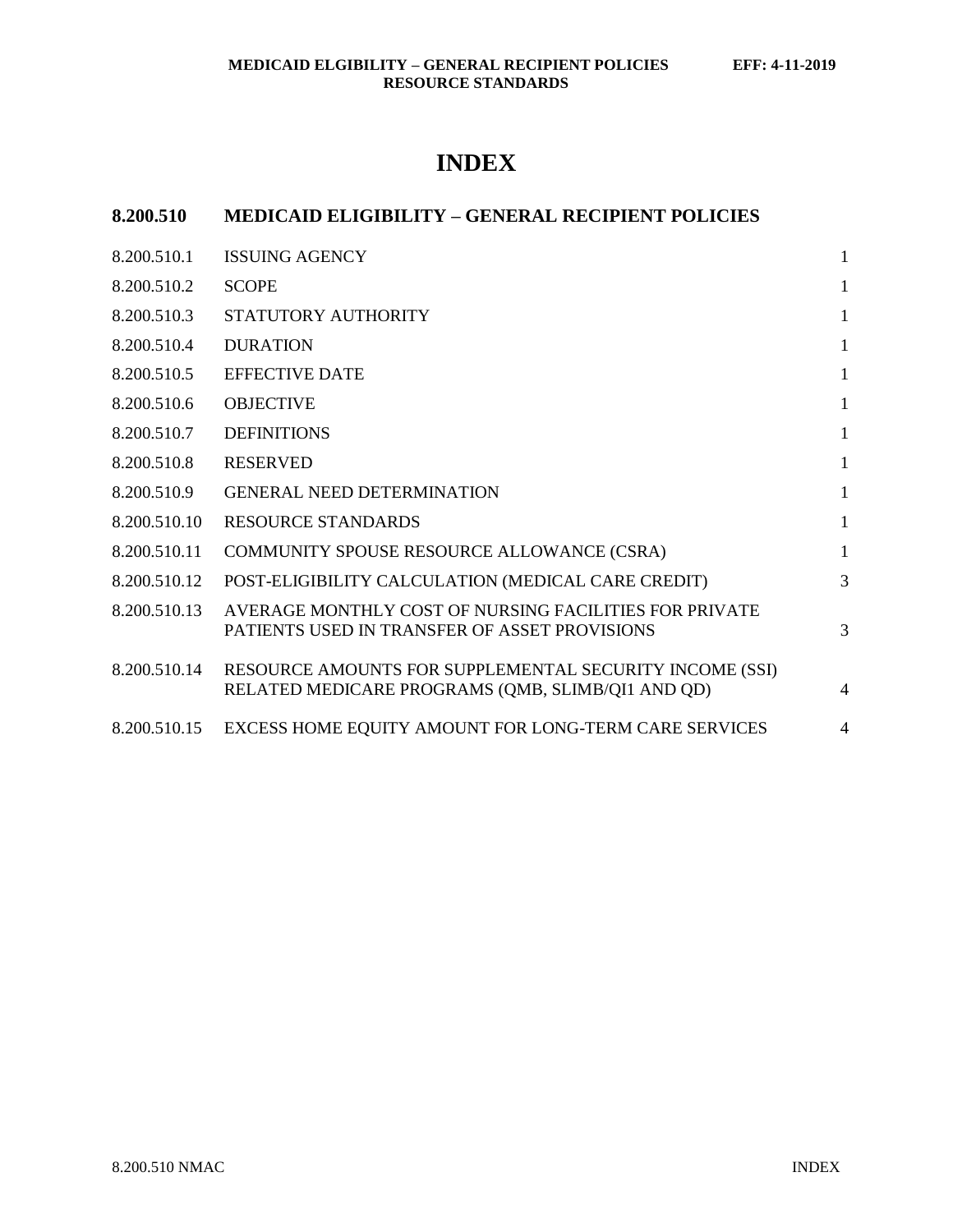#### **TITLE 8 SOCIAL SERVICES CHAPTER 200 MEDICAID ELIGIBILITY - GENERAL RECIPIENT POLICIES PART 510 RESOURCE STANDARDS**

<span id="page-1-0"></span>**8.200.510.1 ISSUING AGENCY:** New Mexico Human Services Department (HSD). [8.200.510.1 NMAC - Rp, 8.200.510.1 NMAC, 7/1/2015]

<span id="page-1-1"></span>**8.200.510.2 SCOPE:** The rule applies to the general public. [8.200.510.2 NMAC - Rp, 8.200.510.2 NMAC, 7/1/2015]

<span id="page-1-2"></span>**8.200.510.3 STATUTORY AUTHORITY:** The New Mexico medicaid program and other health care programs are administered pursuant to regulations promulgated by the federal department of health and human services under Title XIX of the Social Security Act as amended or by state statute. See Section 27-1-12 et seq. NMSA 1978.

[8.200.510.3 NMAC - Rp, 8.200.510.3 NMAC, 7/1/2015]

<span id="page-1-3"></span>**8.200.510.4 DURATION:** Permanent.

[8.200.510.4 NMAC - Rp, 8.200.510.4 NMAC, 7/1/2015]

<span id="page-1-4"></span>**8.200.510.5 EFFECTIVE DATE:** July 1, 2015, unless a later date is cited at the end of a section. [8.200.510.5 NMAC - Rp, 8.200.510.5 NMAC, 7/1/2015]

<span id="page-1-5"></span>**8.200.510.6 OBJECTIVE:** The objective of this rule is to provide specific instructions when determining eligibility for the medicaid program and other health care programs. Generally, applicable eligibility rules are detailed in the medical assistance division (MAD) eligibility policy manual, specifically 8.200.400 NMAC, *General Medicaid Eligibility*. Processes for establishing and maintaining MAD eligibility are detailed in the income support division (ISD) general provisions 8.100 NMAC, *General Provisions for Public Assistance Programs*. [8.200.510.6 NMAC - Rp, 8.200.510.6 NMAC, 7/1/2015]

#### <span id="page-1-6"></span>**8.200.510.7 DEFINITIONS: [RESERVED]**

<span id="page-1-7"></span>**8.200.510.8 [RESERVED]**

[8.200.510.8 NMAC - Rp, 8.200.510.8 NMAC, 7/1/2015; A/E, 3/1/2017]

<span id="page-1-8"></span>**8.200.510.9 GENERAL NEED DETERMINATION:** To be eligible for medical assistance division (MAD) benefits, an applicant or recipient must meet specific resource and income standards based on eligibility category. [8.200.510.9 NMAC - Rp, 8.200.510.9 NMAC, 7/1/2015]

<span id="page-1-9"></span>**8.200.510.10 RESOURCE STANDARDS:** For specific information on liquid, non-liquid and countable resources, resource exclusions, deemed resources, resource transfers or trusts see specific medical assistance programs (MAP) eligibility categories. Standards for community spouse resource allowance, medical care credit calculations and average cost for nursing facility care are included in this section. [8.200.510.10 NMAC - Rp, 8.200.510.10 NMAC, 7/1/2015]

<span id="page-1-10"></span>**8.200.510.11 COMMUNITY SPOUSE RESOURCE ALLOWANCE (CSRA):** The CSRA standard varies based on when the applicant or recipient become institutionalized for a continuous period. The CSRA remains constant even if it was calculated prior to submission of a formal MAP application. If institutionalization began:

**A.** Between September 30, 1989 and December 31, 1989, the state maximum CSRA is \$30,000 and the federal maximum CRSA is \$60,000.

**B.** On or after January 1, 1990, the state minimum is \$31,290 and the federal maximum CSRA is \$62,580.

**C.** On or after January 1, 1991, the state minimum is \$31,290 and the federal maximum CSRA is \$66,480.

**D.** On or before January 1, 1992, the state minimum is \$31,290 and the federal maximum CSRA is \$68,700.

**E.** On or after January 1, 1993, the state minimum is \$31,290 and the federal maximum CSRA is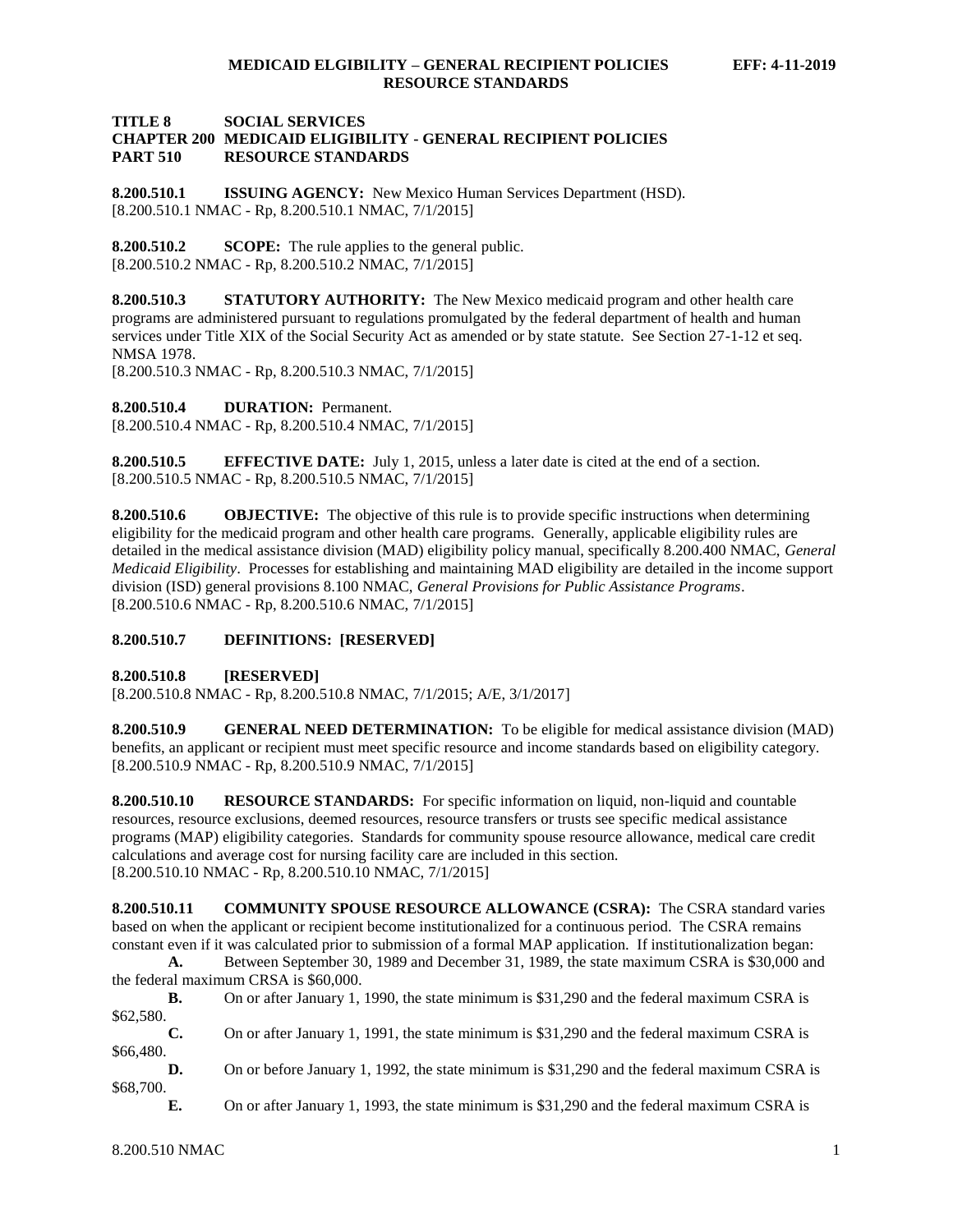## **MEDICAID ELGIBILITY – GENERAL RECIPIENT POLICIES EFF: 4-11-2019 RESOURCE STANDARDS**

| \$70,740.                |                                                                                                          |
|--------------------------|----------------------------------------------------------------------------------------------------------|
| F.<br>\$72,660.          | On or after January 1, 1994, the state minimum is \$31,290 and the federal maximum CSRA is               |
| G.<br>\$74,820.          | On or after January 1, 1995, the state minimum is \$31,290 and the federal maximum CSRA is               |
| Н.                       | On or after January 1, 1996, the state minimum is \$31,290 and the federal maximum CSRA is               |
| \$76,740.<br>I.          | On or after January 1, 1997, the state minimum is \$31,290 and the federal maximum CSRA is               |
| \$79,020.<br>J.          | On or after January 1, 1998, the state minimum is \$31,290 and the federal maximum CSRA is               |
| \$80,760.                |                                                                                                          |
| К.<br>\$81,960.          | On or after January 1, 1999, the state minimum is \$31,290 and the federal maximum CSRA is               |
| L.<br>\$84,120.          | On or after January 1, 2000, the state minimum is \$31,290 and the federal maximum CSRA is               |
| М.                       | On or after January 1, 2001, the state minimum is \$31,290 and the federal maximum CSRA is               |
| \$87,000.<br>N.          | On or after January 1, 2002, the state minimum is \$31,290 and the federal maximum CSRA is               |
| \$89,280.<br>O.          | On or after January 1, 2003, the state minimum is \$31,290 and the federal maximum CSRA is               |
| \$90,660.                |                                                                                                          |
| <b>P.</b><br>\$92,760.   | On or after January 1, 2004, the state minimum is \$31,290 and the federal maximum CSRA is               |
| Q.<br>\$95,100.          | On or after January 1, 2005, the state minimum is \$31,290 and the federal maximum CSRA is               |
| R.                       | On or after January 1, 2006, the state minimum is \$31,290 and the federal maximum CSRA is               |
| \$99,540.<br>S.          | On or after January 1, 2007, the state minimum is \$31,290 and the federal maximum CSRA is               |
| \$101,640.<br>т.         | On or after January 1, 2008, the state minimum is \$31,290 and the federal maximum CSRA is               |
| \$104,400.               |                                                                                                          |
| U.<br>\$109,560.         | On or after January 1, 2009, the state minimum is \$31,290 and the federal maximum CSRA is               |
| V.<br>remains \$109,560. | On or after January 1, 2010, the state minimum is \$31,290 and the federal maximum CSRA                  |
| W.                       | On or after January 1, 2011, the state minimum is \$31,290 and the federal maximum CSRA                  |
| remains \$109,560.<br>Х. | On or after January 1, 2012, the state minimum is \$31,290 and the federal maximum CSRA is               |
| \$113,640.<br>Y.         | On or after January 1, 2013, the state minimum is \$31,290 and the federal maximum CSRA is               |
| \$115,920.               | On or after January 1, 2014, the state minimum is \$31,290 and the federal maximum CSRA is               |
| Z.<br>\$117,240.         |                                                                                                          |
| AA.<br>\$119,220.        | On or after January 1, 2015, the state minimum is \$31,290 and the federal maximum CSRA is               |
| BB.                      | On or after January 1, 2016, the state minimum is \$31,290 and the federal maximum CSRA is               |
| \$119,220.<br>CC.        | On or after January 1, 2017, the state minimum is \$31,290 and the federal maximum CSRA is               |
| \$120,900.<br>DD.        | On or after January 1, 2018, the state minimum is \$31,290 and the federal maximum CSRA is               |
| \$123,600.               |                                                                                                          |
| EE.<br>\$126,420.        | On or after January 1, 2019, the state minimum is \$31,290 and the federal maximum CSRA is               |
| 4/11/2019]               | [8.200.510.11 NMAC - Rp, 8.200.510.11 NMAC, 7/1/2015; A/E, 1/1/2016; A/E, 3/1/2017; A/E, 8/30/2018; A/E, |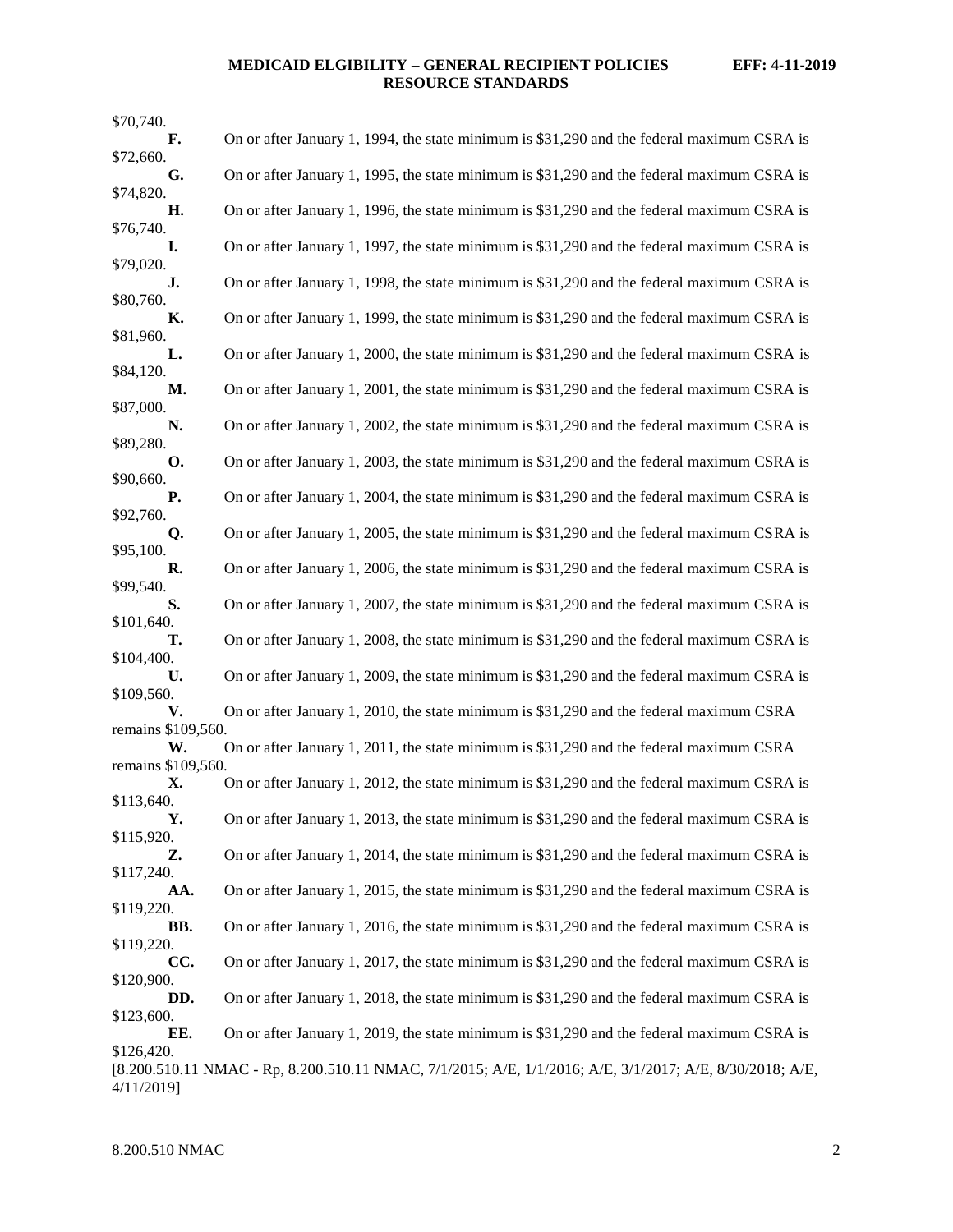<span id="page-3-0"></span>

| 8.200.510.12     | <b>POST-ELIGIBILITY CALCULATION (MEDICAL CARE CREDIT):</b> Apply applicable                                    |               |
|------------------|----------------------------------------------------------------------------------------------------------------|---------------|
|                  | deductions in the order listed below when determining the medical care credit for an institutionalized spouse. |               |
| <b>DEDUCTION</b> |                                                                                                                | <b>AMOUNT</b> |
|                  | $\mathcal{D}$ 1 1 11 $\mathcal{C}$ , $\mathcal{C}$ 1 1 1                                                       |               |

| A. |                                                      | Personal needs allowance for institutionalized spouse: |         |  |
|----|------------------------------------------------------|--------------------------------------------------------|---------|--|
|    | (1)                                                  | July 1, 2018                                           | \$72    |  |
|    | (2)                                                  | July 1, 2017                                           | \$70    |  |
| В. | Minimum monthly maintenance needs allowance (MMMNA): |                                                        |         |  |
|    | (1)                                                  | July 1, 2018                                           | \$2,058 |  |
|    | (2)                                                  | July 1, 2017                                           | \$2,030 |  |
|    |                                                      |                                                        |         |  |

**C.** The community spouse monthly income allowance (CSMIA) is calculated by subtracting the community spouse's gross income from the MMMNA:

**(1)** If allowable shelter expenses of the community spouse exceeds the minimum allowance then deduct an excess shelter allowance from community spouse's income that includes: expenses for rent; mortgage (including interest and principal); taxes and insurance; any maintenance charge for a condominium or cooperative; and an amount for utilities (if not part of maintenance charge above); use the standard utility allowance (SUA) deduction used in the food stamp program for the utility allowance.

|     | (a) | July 1, 2018                                         | \$617   |
|-----|-----|------------------------------------------------------|---------|
|     | (b) | July 1, 2017                                         | \$609   |
| (2) |     | Excess shelter allowance may not exceed the maximum: |         |
|     | (a) | Jan. 1, 2019                                         | \$1,103 |
|     | (b) | July 1, 2018                                         | \$1.032 |
|     | (c) | Jan. 1, 2018                                         | \$1,060 |
|     | (d) | July 1, 2017                                         | \$993   |

**D.** Any extra maintenance allowance ordered by a court of jurisdiction or a state administrative hearing officer.

**E.** Dependent family member income allowance (if applicable) calculated as follows: 1/3 X MMMNA - dependent member's income).

**F.** Non-covered medical expenses.

**G.** The maximum total of the community spouse monthly income allowance and excess shelter deduction may not exceed \$3,161.

[8.200.510.12 NMAC - Rp, 8.200.510.12 NMAC, 7/1/2015; A/E, 3/1/2017; A/E. 8/30/2018; A/E, 4/11/2019]

#### <span id="page-3-1"></span>**8.200.510.13 AVERAGE MONTHLY COST OF NURSING FACILITIES FOR PRIVATE PATIENTS USED IN TRANSFER OF ASSET PROVISIONS:** Costs of care are based on the date of application registration.<br>DATE AVERAGE COST PER MONTH **DATE AVERAGE COST PER MONTH**

|                                         | , LIVIOL CODI      |
|-----------------------------------------|--------------------|
| July 1, 1988 - Dec. 31, 1989            | $$1,726$ per month |
| Jan. 1, 1990 - Dec. 31, 1991            | $$2,004$ per month |
| Jan. 1, 1992 - Dec. 31, 1992            | $$2,217$ per month |
| Effective July 1, 1993, for application | \$2,377 per month  |
| register on or after Jan. 1, 1993       |                    |
| Jan. 1, 1994 - Dec. 31, 1994            | $$2,513$ per month |
| Jan. 1, 1995 - Dec. 31, 1995            | $$2,592$ per month |
| Jan. 1, 1996 - Dec. 31, 1996            | $$2,738$ per month |
| Jan. 1, 1997 - Dec. 31, 1997            | $$2,889$ per month |
| Jan. 1, 1998 - Dec 31, 1998             | \$3,119 per month  |
| Jan. 1, 1999 - Dec. 31, 1999            | $$3,429$ per month |
| Jan. 1, 2000 - Dec. 31, 2000            | \$3,494 per month  |
| Jan. 1, 2001 - Dec. 31, 2001            | $$3,550$ per month |
| Jan. 1, 2002 - Dec. 31, 2002            | $$3,643$ per month |
| Jan. 1, 2003 - Dec. 31, 2003            | \$4,188 per month  |
| Jan. 1, 2004 - Dec. 31, 2004            | \$3,899 per month  |
| Jan. 1, 2005 - Dec. 31, 2005            | \$4,277 per month  |
| Jan. 1, 2006 - Dec. 31, 2006            | \$4,541 per month  |
| Jan. 1, 2007 - Dec. 31, 2007            | $$4,551$ per month |
| Jan. 1, 2008 - Dec. 31, 2008            | \$4,821 per month  |
| Jan. 1, 2009 - Dec. 31, 2009            | $$5,037$ per month |
|                                         |                    |